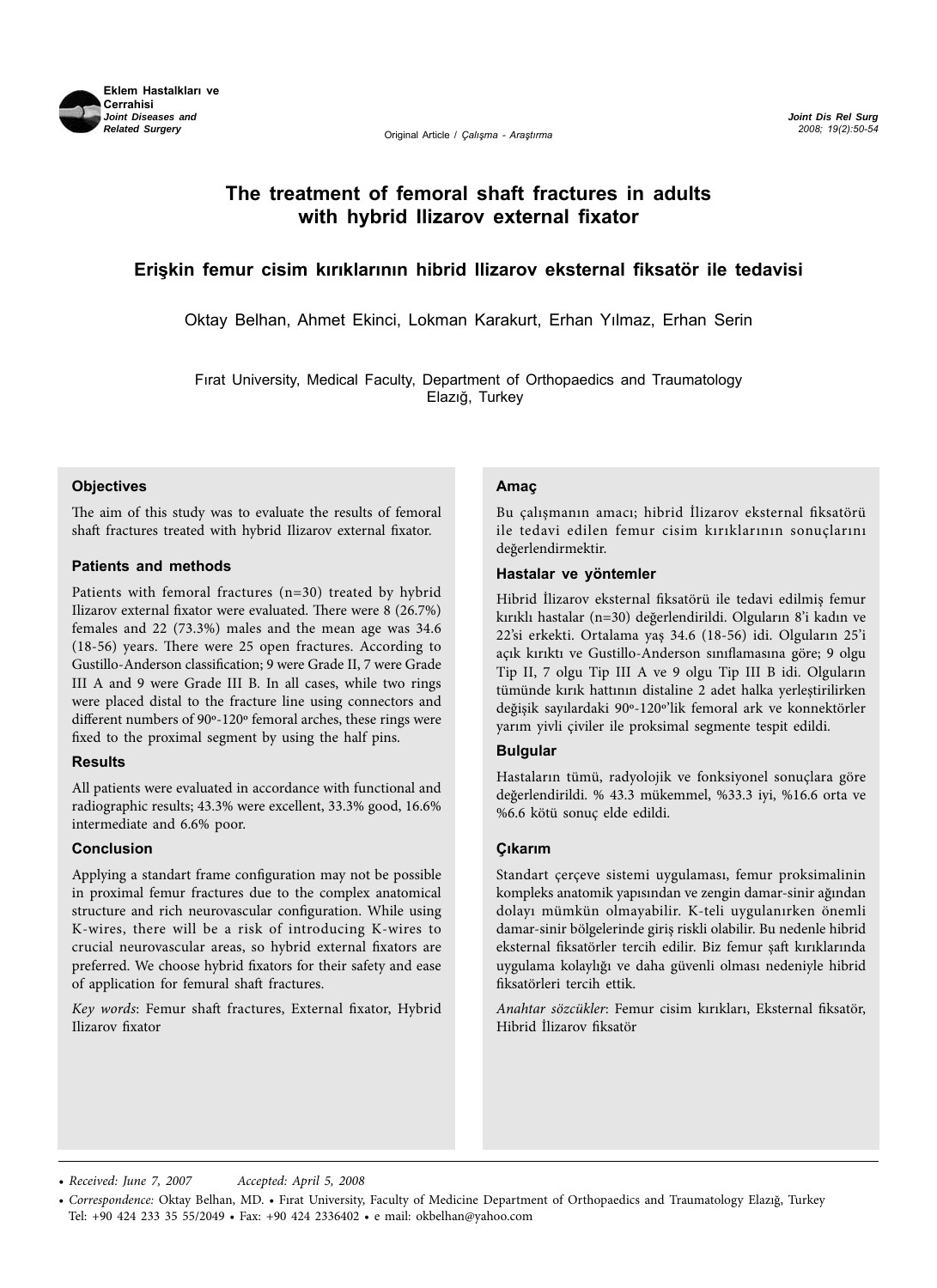## **INTRODUCTION**

A wide variety of treatment protocols have been developed for fixation of the femoral fractures. Internal fixation including intramedullary nailing and plate osteosynthesis has been described extensively in the literature. Some complicated femoral shaft fractures however, are not suitable for internal fixation and external fixation is preferred in these situations.<sup>[1]</sup>

External fixation of femoral fractures in adults has rarely been reported.<sup>[2]</sup> Depending on the nature of the clinical condition and its location and the specific mechanical demands, a wide variety of fixator frames are used which ranged from unilateral to circular frames.[3]

We evaluated the Ilizarov hybrid external fixator application for femoral shaft fractures.

# **PATIENTS AND METHODS**

From December 1998 to 2003, we treated 30 patients with femur diaphysial fractures using the Ilizarov hybrid external fixator (Figure 1).







(C) After healing

(A) Before the treatment

**Figure 1.** Radiographs of a patient treated by hybrid Ilizarov method

There were 22 male (73.3%) and eight female (26.6%) patients. The mean age was 34.6 (18-56) years. Thirtytwo associated injuries were observed in 21 patients (Table 1).

| Number of injuries |
|--------------------|
| 8                  |
| 5                  |
| 4                  |
| 1                  |
| 1                  |
| 6                  |
|                    |
|                    |

Table 1. Associated injuries in femoral shaft fractures **Figure 3.** Patient with the hybrid Ilizarov frame.

All fractures were classified according to Winquist.<sup>[4]</sup> According to this classification, five (16.6%) patients were Type II, seven (23.3%) were Type III and 18 (60%) were Type IV. There were 25 open fractures classified according to Gustillo-Anderson<sup>[5]</sup> (Figure 2).



**Figure 2.** Soft-tissue damage in open femoral fractures (N=25).

In five patients, closed segmental and multipart femur shaft fractures (Winquist type III) were seen and these were multitrauma patients. Therefore, in terms of both the fracture's being segmented/multipart and prevention of the hemodynamic stabilities of the patients, we preferred to use the technique of hybrid Ilizarov external fixation.

In all cases, two rings were placed to the distal of the fracture line and by using connectors and different numbers of 90º-120° femoral arches they were fixed to the proximal segment by using the half pins. (Figure 3).

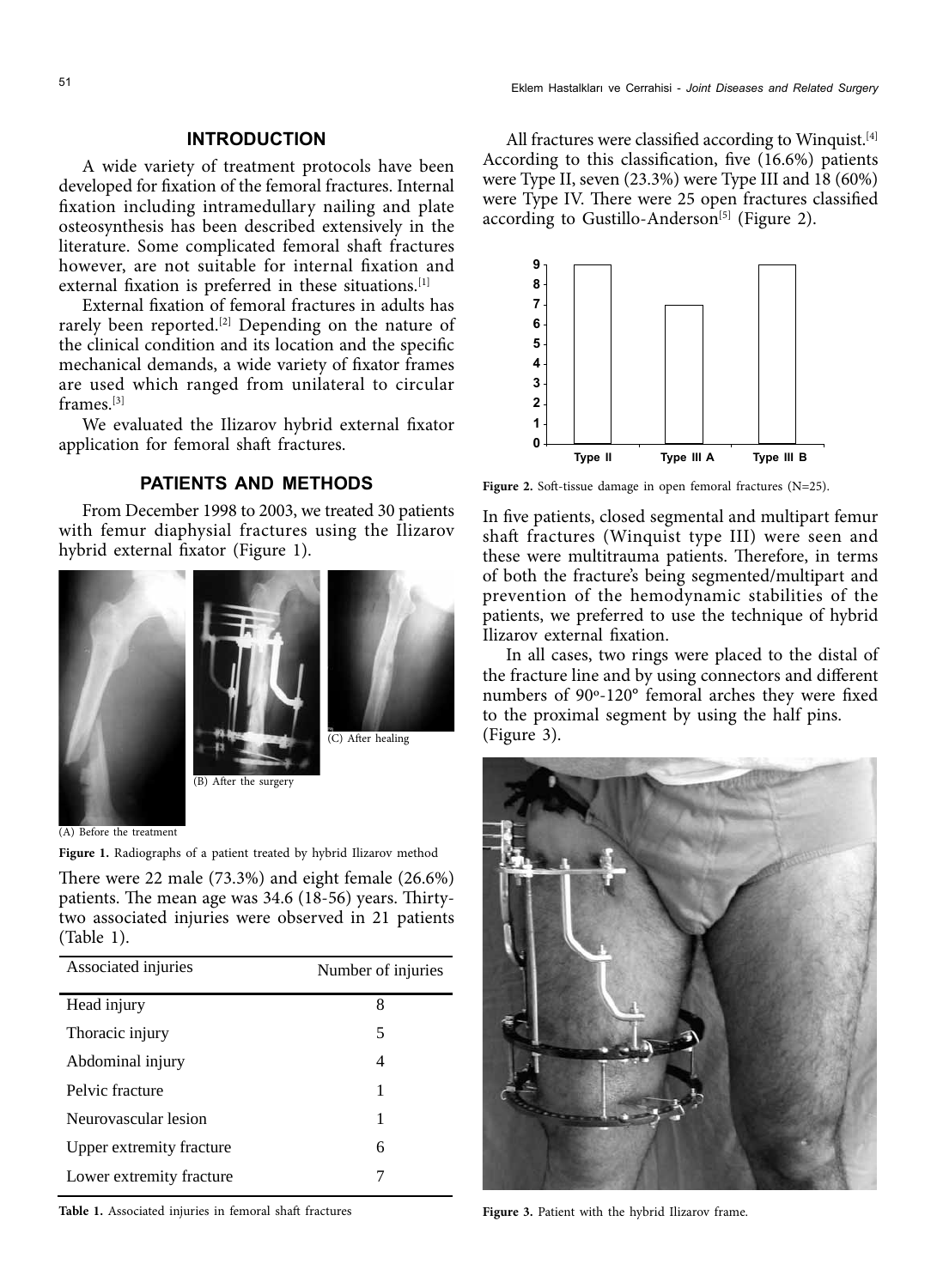Postoperatively, knee and hip motion were started immediately. Pin sites were covered with steril gauze at surgery. The compressive dressing was removed on the postoperative first day. Patients were allowed unrestricted weight bearing as tolerated. The active, assisted active and passive range of motion exercises were used for rehabilitation. Isometric and isotonic muscle strengthening exercises were performed. The union was defined in the anteroposterior and lateral radiographs with no pain or mobility at the fracture site on weight bearing without fixator.

The external fixator was removed under general anesthesia for aggressive cleaning of pin tracts, scar release, and gentle knee manipulation if necessary. Patients were encouraged to use crutches (partial weight bearing on the affected side) for an additional 2-4 weeks after fixator removal, to decrease the risk of fracture through pin holes.

### **RESULTS**

The average follow up period was 23.6 months (range 8-40 months). The mean duration period of external fixator was 23 weeks.

Average hospitalisation (including preoperative traction) for all patients was 21.1 days. The main reason for the extended stay was associated injuries of the patients. Average operation time was 110 minutes (range 80-130 minutes). There was no mortality. Systemic complications were seen in 13 (43.3%) of our patients. Pin site inflammation occurred in all patients and responded well usually with dressing. Pin tract infection was seen in 16 (53.3%) patients and were treated criteria described by Dahl et al.<sup>[6]</sup> However, it was not severe enough to require removal of pin or to cause osteomyelitis or to alter the plan of management. Deep infection was seen in five (16.6%) patients. Cultures were taken and Staphylococcus aureus was the predominant organism. Appropriate antibiotics were administered to all patients. Angulation of more than 10° was not seen in any case. Seven degrees of valgus deformity was seen in one patient and 5° of anterior-posterior angulation was seen in another patient. There were no patients with rotational malalignment. Limb-length discrepancy over 2 cm was seen in two patients. Delayed union was seen in two (6.6%) patients. Knee stiffness was recorded in three (10%) patients at final follow up. All the fractures except one united succesfully after the mean of 26.2 months. Because of delayed union and intolerability to the frame in a 74 years old patient, the frame was removed and plate osteosynthesis was applied.

Results were evaluated in accordance with functional and radiographic results described by Klemm and Börner<sup>[7]</sup>; 43.3% were excellent, 33.3% good, 16.6% intermediate and 6.6% poor.

### **DISCUSSION**

Prior to 1980, external fixation played a minor role in comparison to other open or closed procedures, generally being used to treat only major open fractures. Over the past few years, complex and sophisticated external fixation systems have been developed that have come to play a more active role in the treatment of skeletal trauma.[8]

External fixation of the femur with the hybrid Ilizarov ring seems to be the method of choice in the treatment of shaft fractures, especially in open and severely communited and segmental fractures.<sup>[8,9]</sup>

External fixation can be used as the primary and the definitive method of fracture stabilisation. It provides aggressive management of soft-tissue injuries in Grades II and III open femoral fractures. External fixation is also indicated in fractures with neurovascular injury and segmental bone loss.[9,10]

The operating time is shorter than for any other internal fixation procedures. It does not drain the fracture hematoma and it does not produce any further disruption of the blood supply to the soft tissue and periosteum. External fixation has offered an oppurtinity for early and stable fractures with minimum operative injury, which is important in seriously ill patients.<sup>[11]</sup> The benefits include decreased pulmonary complications, shorter hospitalisation, shorter intensive care unit stay, decreased health care costs and an increase in the predictability of fracture outcome.[12] Also the fixation achieved by this technique allows early mobilization of the patient.  $[13]$ 

Because of the complex anatomical structure and rich neurovascular configuration, applying a standart frame configuration may not be possible in the shaft and proximal of the femur. While using K-wires, there will be a risk of introducing K-wires to crucial neurovascular areas and hybrid external fixators are therefore preferred. We choose hybrid fixators for their safety and ease of application. Hybrid ring fixation frames of various configurations are gaining clinical popularity. This is based both on patients improved accepance of these frames and on easier insertion of Schanz screws into areas rich in neurovascular structures. In clinical practice the hybrid fixation frame is being used with increasing frequency.  $[14]$ 

Stabilization of femoral fractures with hybrid Ilizarov external fixator can be achieved faster than plating and intramedullary techniques. In this study, soft tissue debridement, reduction and application of external fixator took a mean of 110 minutes. As long operation times increase the risk of infection, external fixation seems to offer advantages over internal stabilisation techniques.<sup>[15]</sup>

The external fixator is effective in fracture union. Few studies have reported rapid union rates with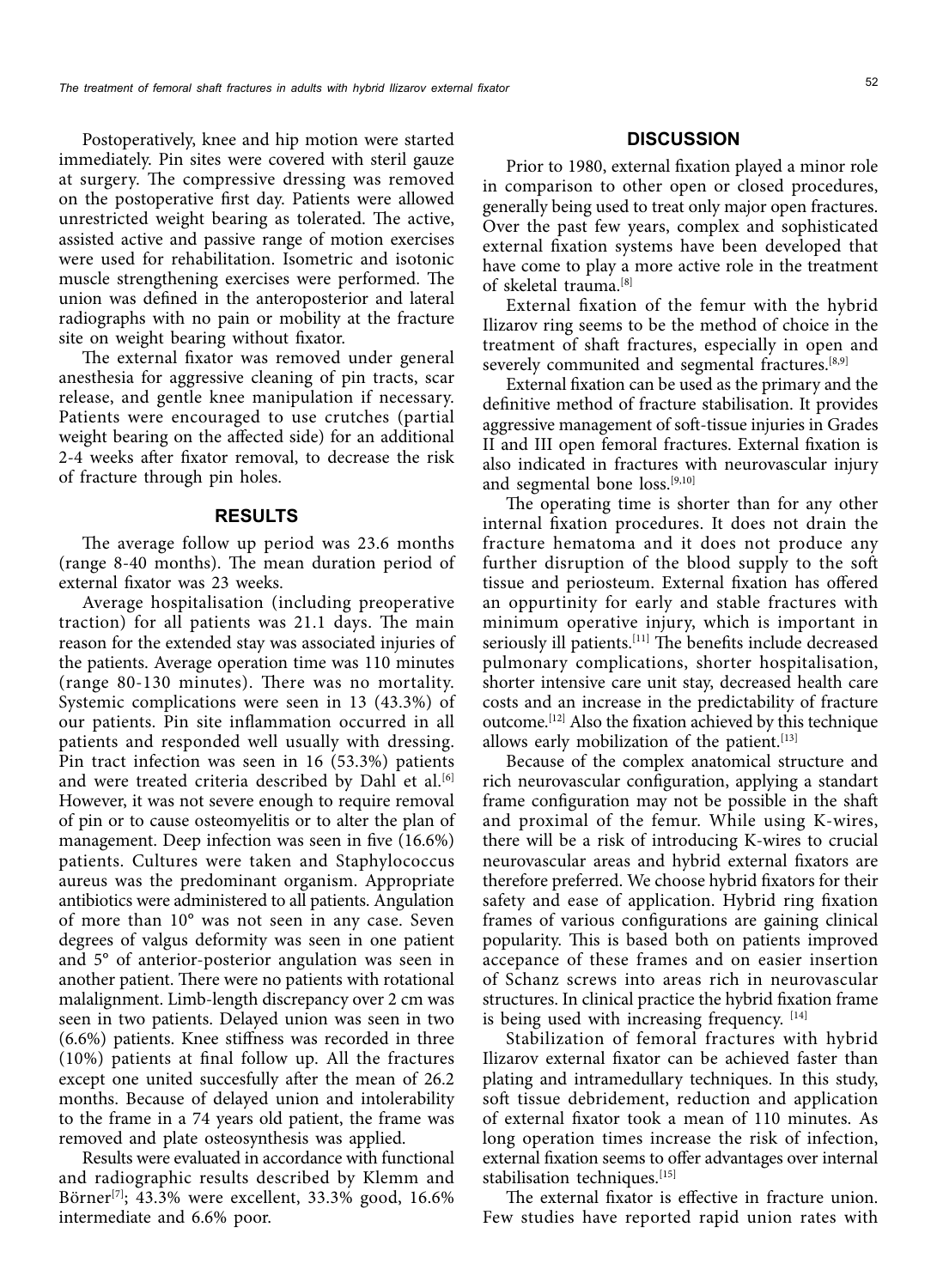external fixators. In communited open fractures there are problems like soft tissue loss, loss of bone and decreased vascularity of tissues. According to studies in the literature, the mean time of femoral fracture union with hybrid external fixator share similar results with plate osteosynthesis or intramedullary fixation techniques. Dabazies et al.<sup>[9]</sup> reported mean union time of 144 days, Mohr et al.<sup>[16]</sup> reported 166 days. In our series, mean union time was 26 weeks. When we compared our results to the literature, the mean time of union is longer.

The studies in the literature show that, incidence of infections in open fractures directly correlates with the severity of soft tissue damage. In type II and type III open fractures, infection occurs 2%-10% and 10%- 31%, respectively.<sup>[17]</sup> In this study, infection rate was %16.6 and occured predominantly in Type III open fractures. The infection has been successfully cured in all of our patients.

In the literature, femoral shortening of  $>2$  cm has been reported for up to 7% of the cases after external fixation.[16] In this study, leg length discrepancy was only found in 2 (6.6%) patient with communited fractures.

Nonunion following external fixation of femur fractures has been reported in 4.8%-9.4%.[18] In our series, nonunion was not observed but delayed union was seen in 2 cases.

The long standing treatment with external fixator is reported to have the risks, such as stiffness of the knee joint, malunion and pin tract infections. According to the literature, the most common complicaton of hybrid Ilizarov system is pin tract infection and reported incidence is between  $0.5\%$  to  $30\%$ .<sup>[19]</sup> The incidence of pin tract infection was 53.3% in the current study. However, no serious infection was developed, so there were no need for pin removal and changing the treatment plan.

Knee stiffness is another problem following Ilizarov surgery. The wires transfixing the quadriceps and long standing treatment with external fixators, all play a major role in knee stiffness. In this study, knee stifness was seen in three patients (10%). Active participation in rehabilitation of the patient is necessary for successful Ilizarov treatment. The cooperation of physician and patient is important since the patient must exercise the operated limb and joints.[17]

Ilizarov hybrid external fixator is generally indicated in patients with Grade II and III open fractures, communited fractures and multipl injuries. This method is relatively atraumatic and periosteal circulation is not disturbed. We prefer Ilizarov hybrid fixators for their safety, ease of application and good results.

Ilizarov fixator is an alternative method to conventional treatment when soft tissue and bone defects and contaminated wounds are present. Compared to the plate and intramedullary fixation methods, Ilizarov external fixation method is less invasive and protects both circulation of endosteum and periosteum.[20]

Ilizarov fixator achieves stability better in multipart and defective fractures than internal fixation. In some certain situations, such as the unstable patients with multitrauma or head trauma, external fixation must be one of the first treatment methods because of its time saving and easy application.<sup>[21]</sup>

Hybrid external fixators drastically reduce bending and axial stiffness, while not having much effect on torsional stability. However, hybrid Ilizarov external fixation models may be prefered in the area of rich neurovascular net and complex anatomic structure. In order to obtain suitable hybrid fixator stiffness, at least three femoral arch and four half-pins must be used and these half-pins should be placed at 90º and at different planes to each other.<sup>[14]</sup>

### **REFERENCES**

- 1. Alonso J, Geissler W, Hughes JL. External fixation of femoral fractures. Indications and limitations. Clin Orthop Relat Res 1989;241:83-8.
- 2. Murphy CP, D'Ambrosia RD, Dabezies EJ, Acker JH, Shoji H, Chuinard R. Complex femur fractures: treatment with the Wagner external fixation device or the Gross Kempf interlocking nail. J Trauma 1988;24:1553-61.
- 3. Kishan S, Sabharwal S, Bahrens F, Reilly M, Sirkin M. External fixation of the femur: basic concepts. Tech Orthop 2002;17:239- 44.
- 4. Winquist RA, Hansen ST. Communited fractures of the femoral shaft treated by intramedullary nailing. Orthop Clin North Am 1980;11:633-47.
- 5. Gustillo RB, Anderson JT. Prevention of infection in the treatment of one thousand and twenty–five open fractures of long bones: retrospective and prospective analyses. J Bone Joint Surg Am 1976;58:453-8.
- 6. Dahl MT, Gulli B, Berg T. Complication of limb lengthening. A learning curve. Clin Orthop Relat Res 1994;301:10-8.
- 7. Klemm W, Börner M. Interlocking nailing of complex fractures of the femur and the tibia. Clin Orthop Relat Res 1986;212:89- 100.
- 8. Galante V.N, Moretti B, Conserva V, Battista G, Patella V. External fixation in the treatment of supracondylar femoral fractures. Knee 1999;6:137-42.
- 9. Dabazies EJ, D'Ambrosia R, Shoji H, Norris R, Murphy G. Fractures of the femoral shaft treated by external fixation with the Wagner device. J Bone Joint Surg Am 1984;66:360-4.
- 10. Van den Bossche MR, Broos PL, Rommens PM. Open fractures of the femoral shaft treated with osteosynthesis or temporary external fixation. Injury 1995;26:323-5.
- 11. Pape HC, Hildebrand F, Perthsyce S, Zelle B, Garapati R, Grimme K, et al. Changes in the management of femoral